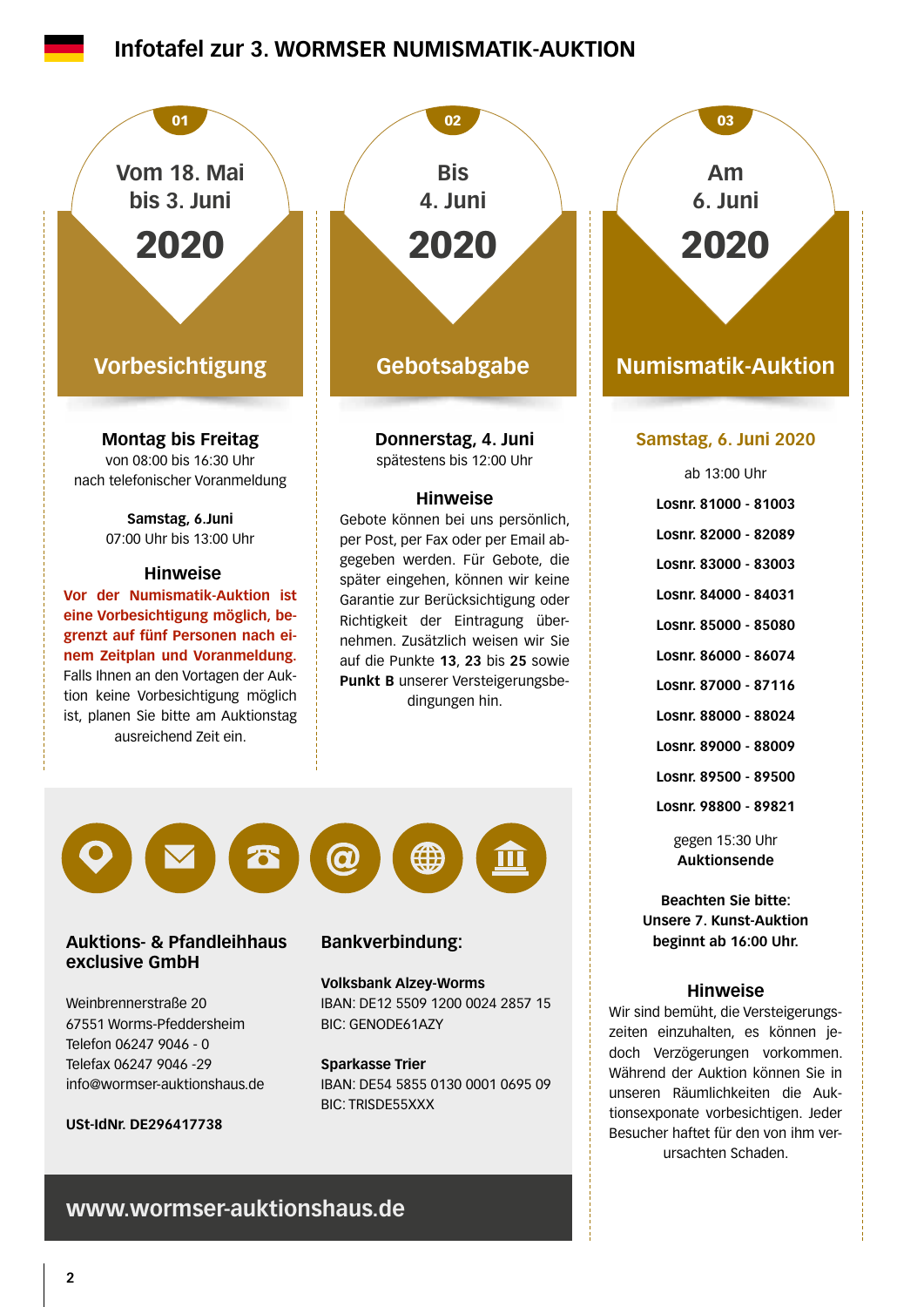## **Infotafel zur 3. WORMSER NUMISMATIK-AUKTION**

05

**Bis**





#### Ab sofort beginnen unsere sachkundigen Mitarbeiter mit den Vorbereitungen für die nächste Wormser Numismatik-Auktion, sodass die eingelieferten Sammlerstücke optimal

und einem großen Bieterpublikum zum besten Preis präsentiert werden können. Durch unser Auktionshaus erhalten Einlieferer und Bieter die perfekte Plattform.Wir freuen uns schon heute über Ihre Einlieferungen und Gebote.

Ihr Wormser Auktionsteam



QR-CODE

**Infotafel zur 3. WORMSER NUMISMATIK-AUKTION**

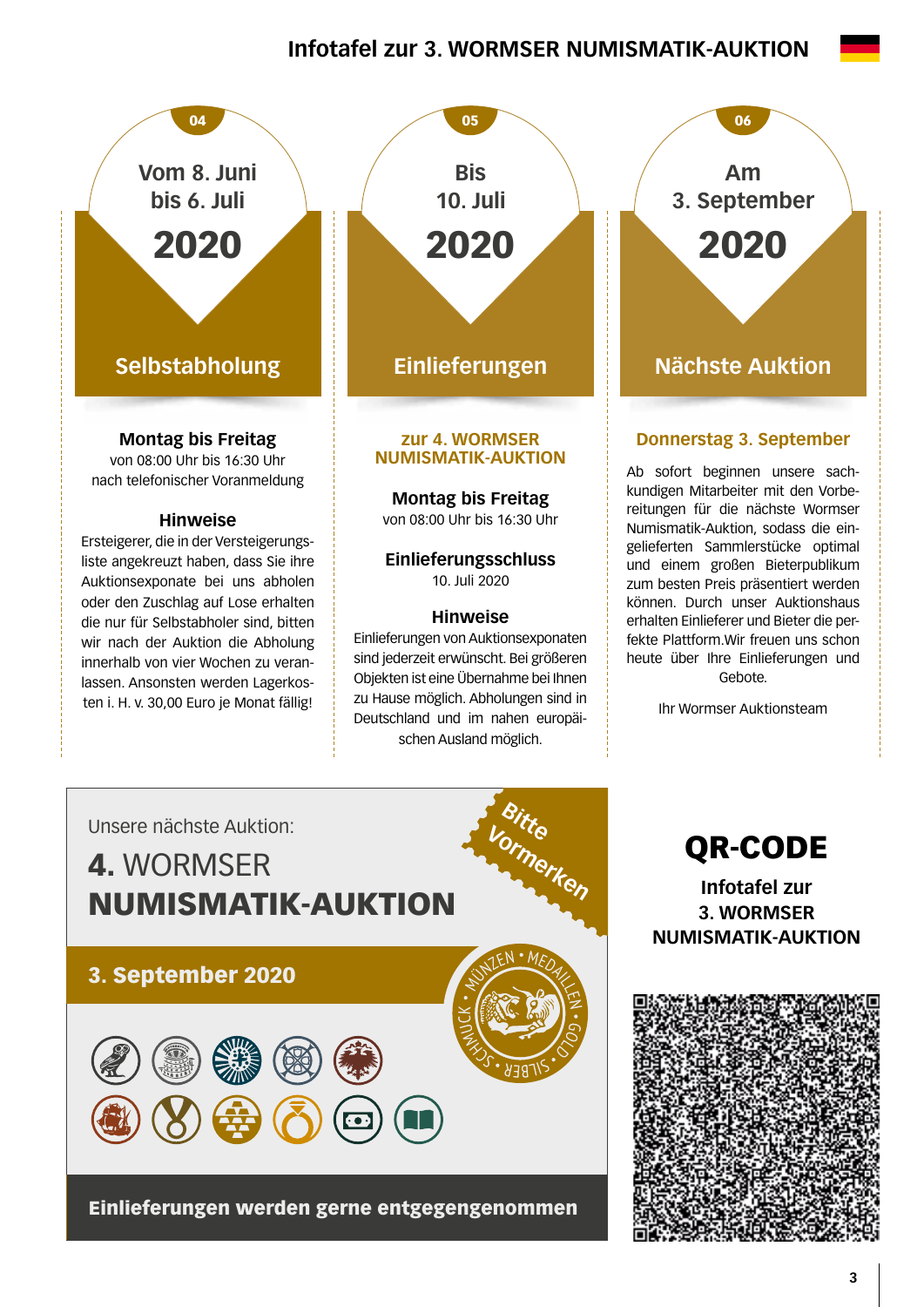

### **www.wormser-auktionshaus.de**